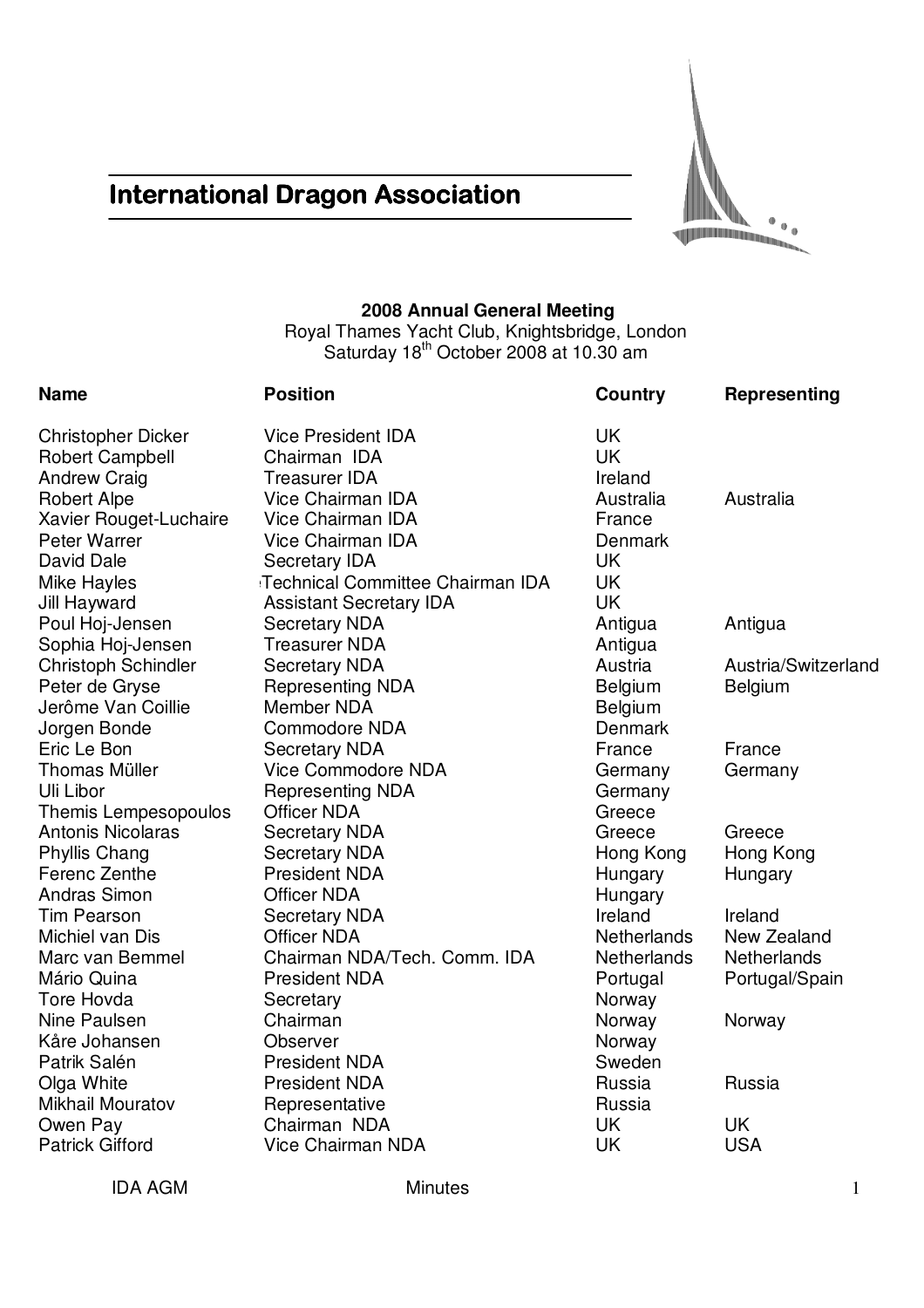# **1. Apologies for Absence**

Bocci Ayoma (Japan), Jude Hooson (NZ), German Gill (Spain), Ulf Bjurman (Sweden), Dieter Schmid (Switzerland), Ali Doğaner (Turkey) Mickey Lake (USA), Karl Odent (Belgium)

### **2. Declaration of Proxies**

Christoph Schindler (AUS) for Switzerland, Michiel van Dis (NED) for New Zealand, Mario Quina (POR) for Spain) Patrick Gifford (UK) for USA

#### **3. The 2007 Minutes**

The 2007 Annual General Meeting Minutes previously circulated were approved.

#### **4. Chairman's Report**

Welcome to the IDA AGM. Delegates of the National Dragon Associations, Fellow Officers, Dragon Sailors and Guests of the Annual General Meeting, 2008 has been another busy and, I believe, successful year for the Dragon Class. Entries at our Championship and Grade 1 events have been good. The major technical changes to buoyancy have been implemented effectively. The financial results of your Association have also been satisfactory. I will try to deal with the overall activities of the Officers of the IDA and how we look on the past year since the 2007 AGM in Oslo.

#### **4.1 Technical**

The Technical Committee, Chaired by Mike Hayles, has had a very successful year. The major change at last year's AGM was the new set of rules increasing buoyancy requirements from 1,700 litres to 2,500 litres. This has been implemented successfully by almost all our builders, including the required capsize test for a new type to establish the actual buoyancy. Maybe the weather in the last 12 months has been more moderate, but I am not aware of any sinkings or swampings of either the new or the old buoyancy boats. This is good news but we must continue to be vigilant to ensure our boats are safe to modern standards. Whilst on the technical side, our Chief Measurer, Antonio Cardona retired earlier this year.

We have not appointed a replacement Chief Measurer but Gunter Ahlers has very kindly agreed to act on our behalf as required, and has been very active both in the yards, particularly those of new builders, and at the European Championships, both ashore and afloat. There have not been any major new technical issues in the last 12 months.

One matter that has been identified as a problem causing confusion to both regatta Organizers and competitors is the incorrect use of sail numbers by competitors at Championship and Grade 1 Events. The rules are clear and simple – a measurement certificate identifies both the plaque number of the boat and the sail number, including the country. These will be checked in future to ensure competitors comply.

The rules have been in place for a long time and have generally worked in the past, but the continued development of the Class, new nationalities sailing them and the increasing use by owners of non-nationals sailing their boats has led to this confusion – I ask all of you to inform your sailors that these matters will be checked next year.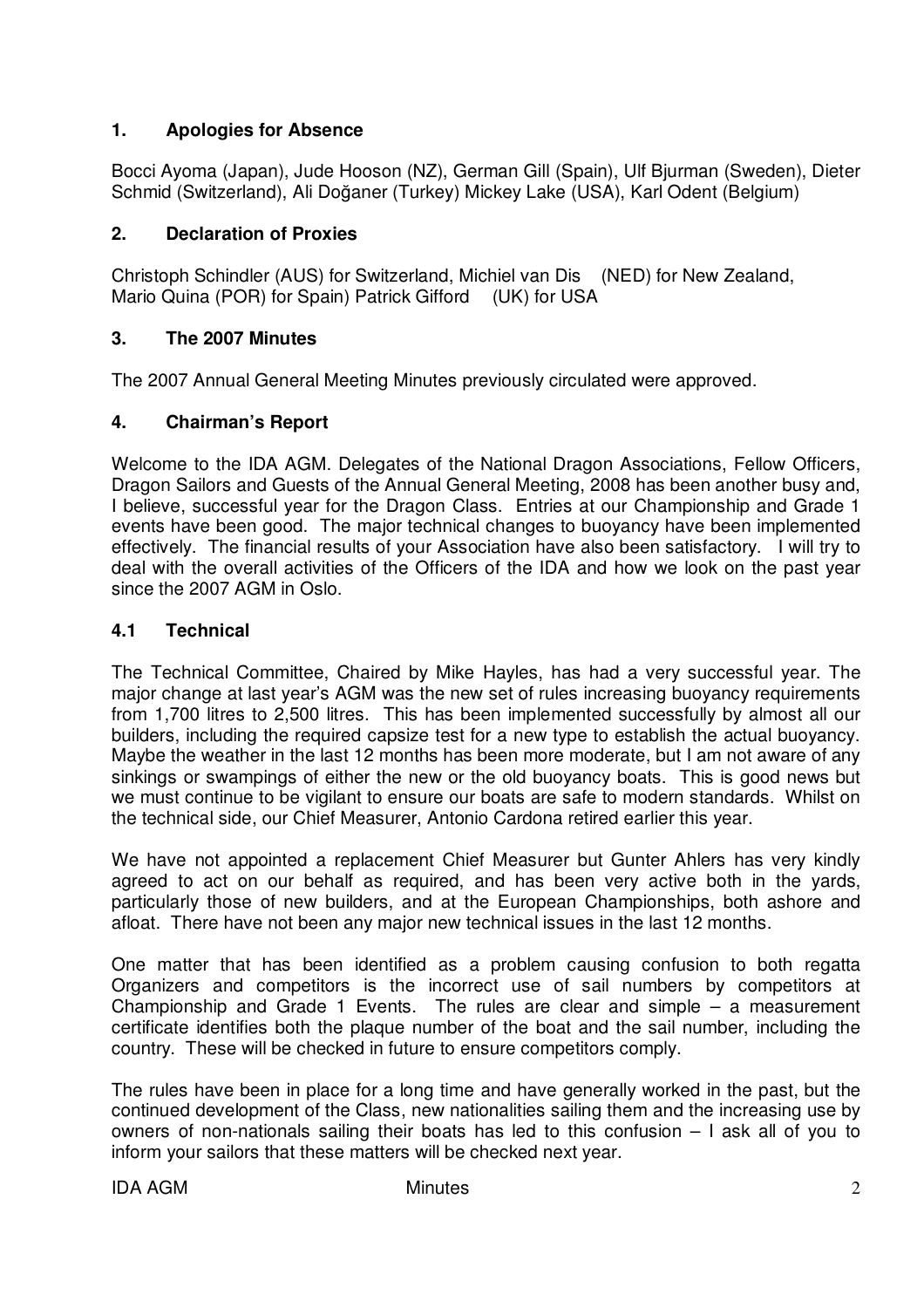It is likely that Juries will reject requests to use incorrect sail numbers except in special circumstances such as the need to borrow to replace damaged sails.

Other than this issue, our event measurers have reported very favorably on rule conformity in 2008 – long may it continue

# **4.2 IDA Championships and Grade 1 Regattas**

Our Grade 1 events have all been held, with good entries at Douarnenez, Kiel and Regates Royales. Unfortunately, the entries at Princess Sophia were down this year with only 38 boats – we hope this may be a blip following the Gold Cup at Palma last year and are recommending that this should remain a Grade 1 event in 2009 despite the low entries in 2008. Major race management difficulties were experienced at Regates Royales, the Dragons being just a part of a much larger regatta. This has been a recurring problem and regrettably therefore the Officers will be recommending that Regates Royales should not be a Grade 1 event in 2009.Your Officers are also recommending that the Primo Cup in Monaco be upgraded to a Grade 1 event for 2009 only as they are planning a special 80<sup>th</sup> anniversary regatta and are looking for 80 entries.

Championship Events were the Europeans in Oslo, won by Maxim Logutenko. The Gold Cup was in Cascais and won by Poul Ricard Hoj Jensen. An important new trophy, the Borge Borresen memorial trophy was awarded for the first time at the Gold Cup, won by Artiom Kutznetsov. The Nations Cup was won by Great Britain. Our congratulations go to all of them and to their crews. Most of you here will have known Borge Borresen – without his commitment the Dragon would not be the success it is today.

He actually sailed in 51 consecutive Gold Cups; a record that I am sure will never be beaten. He also won it 4 times. It is wonderful to have a special trophy in his memory.

On the racing side, there has been a continuing push to improve race management. Coach boats' activities were restrained at the Gold Cup with much stronger Sailing Instructions – this was successful and the restrictions imposed will be incorporated in future into our standard Sailing Instructions. There was significant criticism of the organization for the European Championships held in Oslo. I have investigated this very carefully and a number of points have become clear for future event location selection.

Firstly, we should not contemplate a venue where the boats are moored about 7 miles from the racecourse – in my view the absolute maximum should be 4 miles. Secondly, there was some controversy as to whether a couple of races should have been abandoned. The Race Officer, in my view, correctly followed the current IDA guidelines for abandonment of races. We now have to consider whether they are appropriate or whether they need to be amended. Thirdly, convenient mooring of boats, storage of trailers and car parking are paramount. In Oslo, priority was given to being in the centre of the city for social aspects – the priority must always be given to the sailing side.

Race management is paramount and during the last 12 months we have translated this section from our Regatta Regulations into German and French, to aid regatta organizers.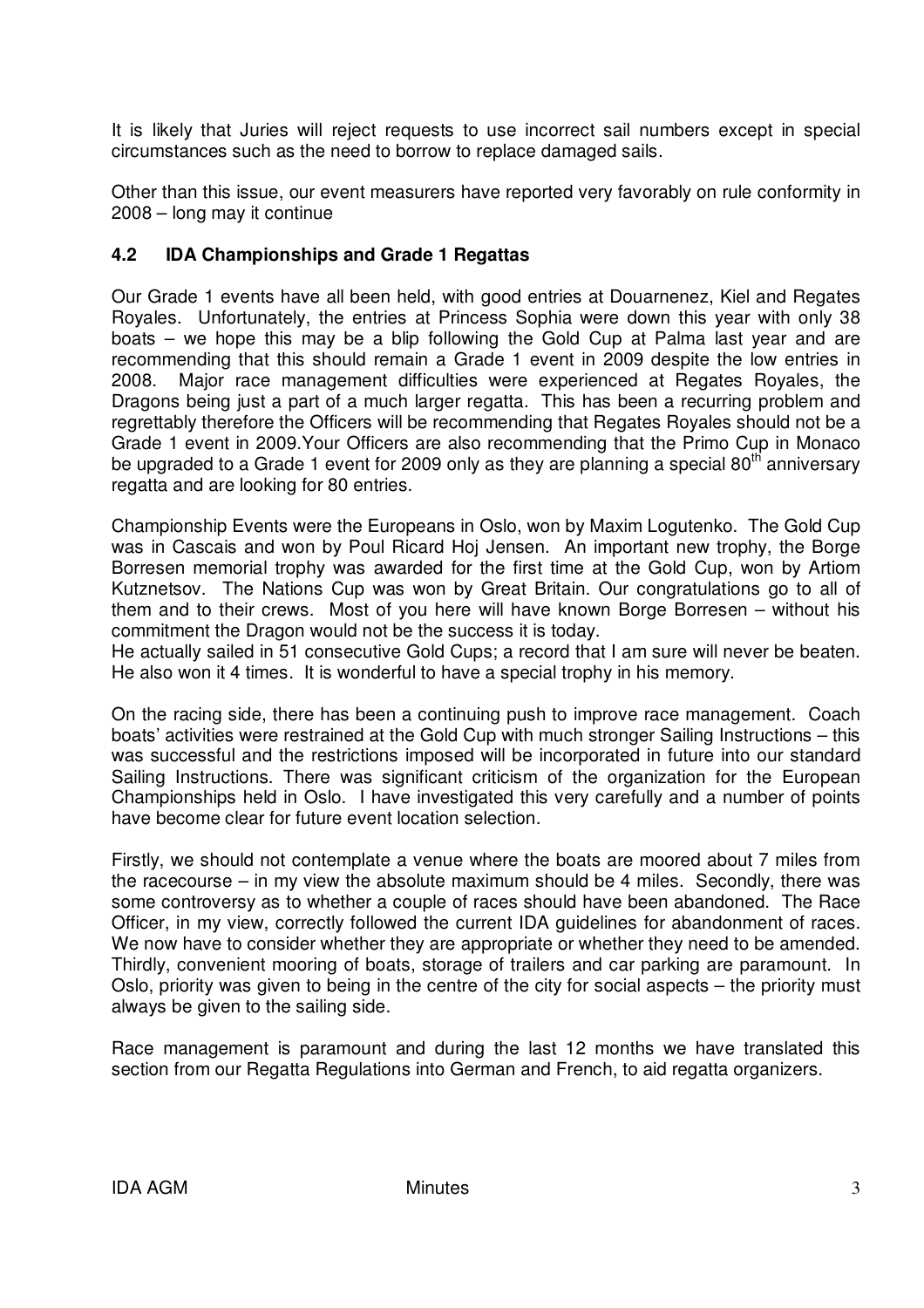# **4.3 International Ranking List**

The International Ranking List has caused difficulties over the last year. We have had to transpose the computer programmes from German to English and this has now been successfully accomplished. We now need to start inputting data accurately. We have decided this can only be done if each participating skipper has his own unique code and have decided to adopt the ISAF registration system – each sailor wishing to participate needs to register with ISAF and I know many of you already are. It is a very simple procedure. I did it myself the other day. We plan to go live from the beginning of 2009, so please can you all get your helmsmen to register with ISAF as soon as possible. At this stage, the IRL will be restricted to helmsmen only.

# **4.4 The Dragon and the Gold Cup Owners' meeting**

I was disappointed at the relatively few owners who attended the meeting. I have no idea whether this signals great satisfaction with what we are doing or whether it signals apathy. The meeting itself was fascinating; with a strategic discussion as to whether we should consider making important changes to the Dragon to make its performance more lively. Any changes in this direction would obviously carry significant risks. Would current owners be attracted to a class with very different performance characteristics? And what would be the impact on our current worldwide fleet of Dragons – would they become redundant or grade 2? On the other hand, there is no denying that new classes tend to be more physical and more lively. On the other hand again, would a livelier boat disadvantage those who are less physical and perhaps not up to the 285kg weight limit? Several people have said to me that they prefer the current method of moving the Dragon forwards that is in small incremental steps ensuring that older boats are not disadvantaged. Over the last few years this subject has been reviewed regularly by the Officers and the Class, and every time it has been raised the Class has opted to continue the incremental approach to development. The current approach is to adhere to a set of principles agreed in 2003. I will ask David to copy this document to all National Secretaries together with today's Minutes. However, the Officers are always keen to hear of any further suggestions owners may wish to make

#### **4.5 Professionalism**

Last year it was decided that this issue would not be reconsidered for 3 years. In my view this is a sensible decision as it has been debated incessantly for the past decade or more. There are therefore no proposals for change at today's meeting.

Speaking personally, I am of the opinion that it is exciting to race against the very best at Championship events – we can beat the professionals occasionally! However, I also believe that amateur sailors should be recognized and I personally would like to see Corinthian trophies awarded at our major events in addition to our current trophies. This is not being proposed today and some work is required to define an amateur boat – 3 category 1 or maybe 3 category 1 and 2 or whatever. This was proposed and rejected at last year's AGM. I hope this may be resurrected over the next year.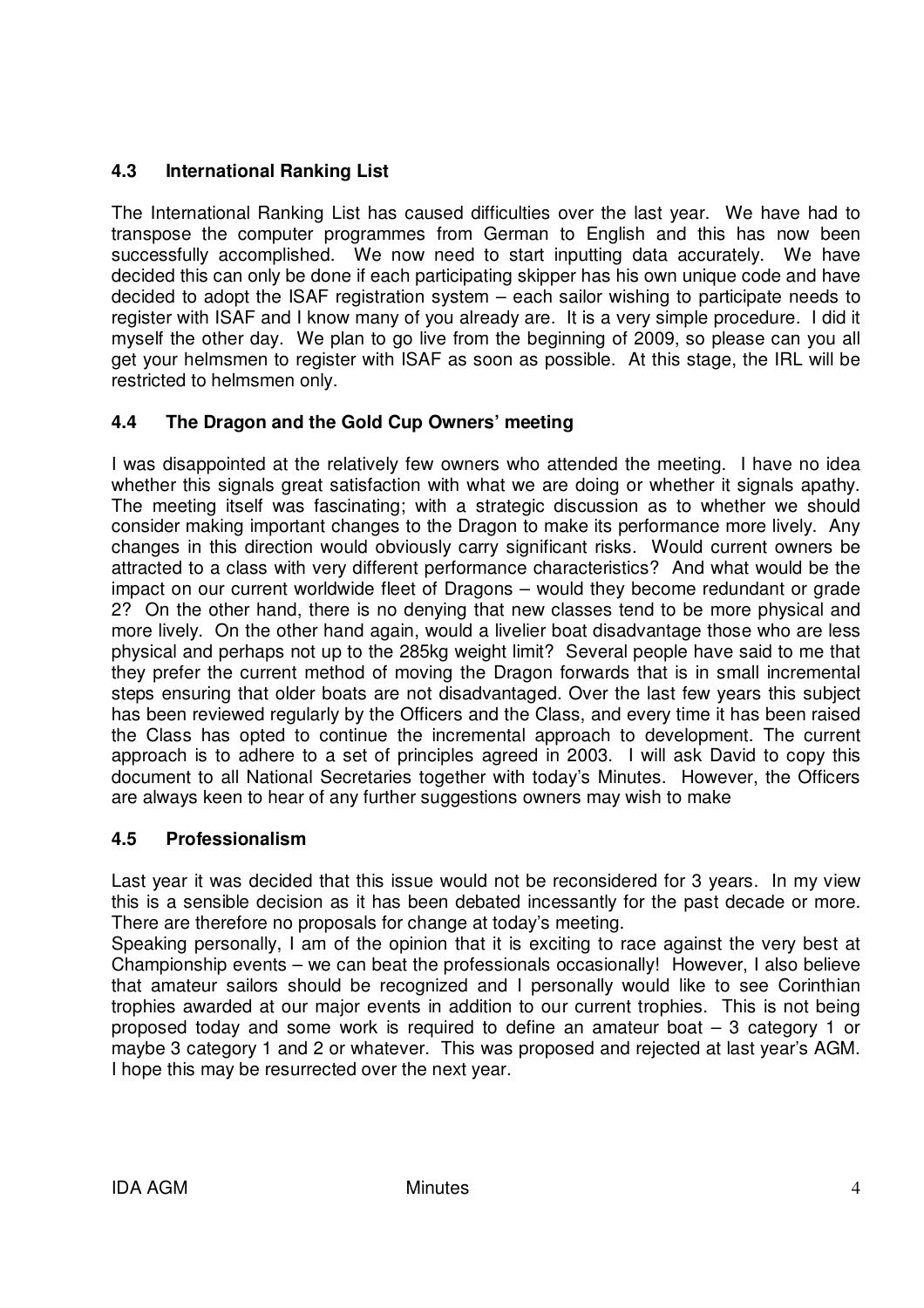# **4.6 Constitution**

Your Officers were mandated last year to develop a new Constitution for the Class. You all have a copy. of our new proposed Constitution. This has been prepared with extensive consultation with senior members of the Class, including Chris Dicker, Vice President, Mike Williamson, a lawyer and past Secretary of the Class and Andrew Craig, our Treasurer. The changes are to bring us into line with current best practice and I would highlight 2 specific points. Firstly, we will now be able to operate with modern methods of communication and secondly that the proposal gives the Class more freedom in the manner it may raise funds to support our sailing activities in the future. The document is of necessity complex and we will be asking the meeting to support it in full as presented. We have not received any suggested amendments from NDAs. If any further changes are considered beneficial, we should withdraw the proposal until next year as it is too complex to amend in an ad hoc manner.

# **4.7 Personnel**

Robert Alpe is retiring at this meeting, having served for the maximum 4 years as Vice Chairman. I have worked with Robert for the last 12 months and his enthusiasm for the Class is outstanding. He has been an amazingly creative individual, always challenging the established norms. His contribution has been outstanding and I will miss his input greatly. However, we are not letting him retire fully at this stage as he has agreed to continue to work for the IDA on 2 very important matters, namely overseeing for the IDA the Worlds in Melbourne in January 2011 and also overseeing the introduction of the International Ranking List.

We will be proposing Phyllis Chang as a new Vice Chairman. Phyllis and Lowell have been intimately involved with the Dragon Class for many years and your Officers very much hope you will support our proposal. Our new Constitution, in line with ISAF best practice, requires that Class Officers come from at least 2 continents and this appointment also helps us satisfy this as well as recognizing the long established and very active Hong Kong Fleet, who are always a joy to sail with. Phyllis' appointment also recognizes strength of our Class – it is not only macho men who can sail Dragons!

This is also the opportunity for me to thank our Secretary, David Dale. David has great knowledge in depth of most of the issues that arise. H has great commitment and enthusiasm and I find his support absolutely invaluable. I would also like to thank Jill Hayward for all her support and particularly in the last year with the introduction of the new website.

# **4.8 2009**

As we move into 2009, this is our 80<sup>th</sup> Anniversary Year. Another small landmark, but your Officers felt that it would not be appropriate to have a special event such as that held 5 years ago, for our 75<sup>th</sup>, in St Tropez. We have designed a special 80<sup>th</sup> Anniversary Logo. I hope most of you have already seen it on the IDA website and on a number of Notice of Races for 2009. We hope all regatta organizers will integrate this into the literature etc for their own regattas throughout 2009.

We have much business to conduct today, so let's get down to business

IDA AGM 5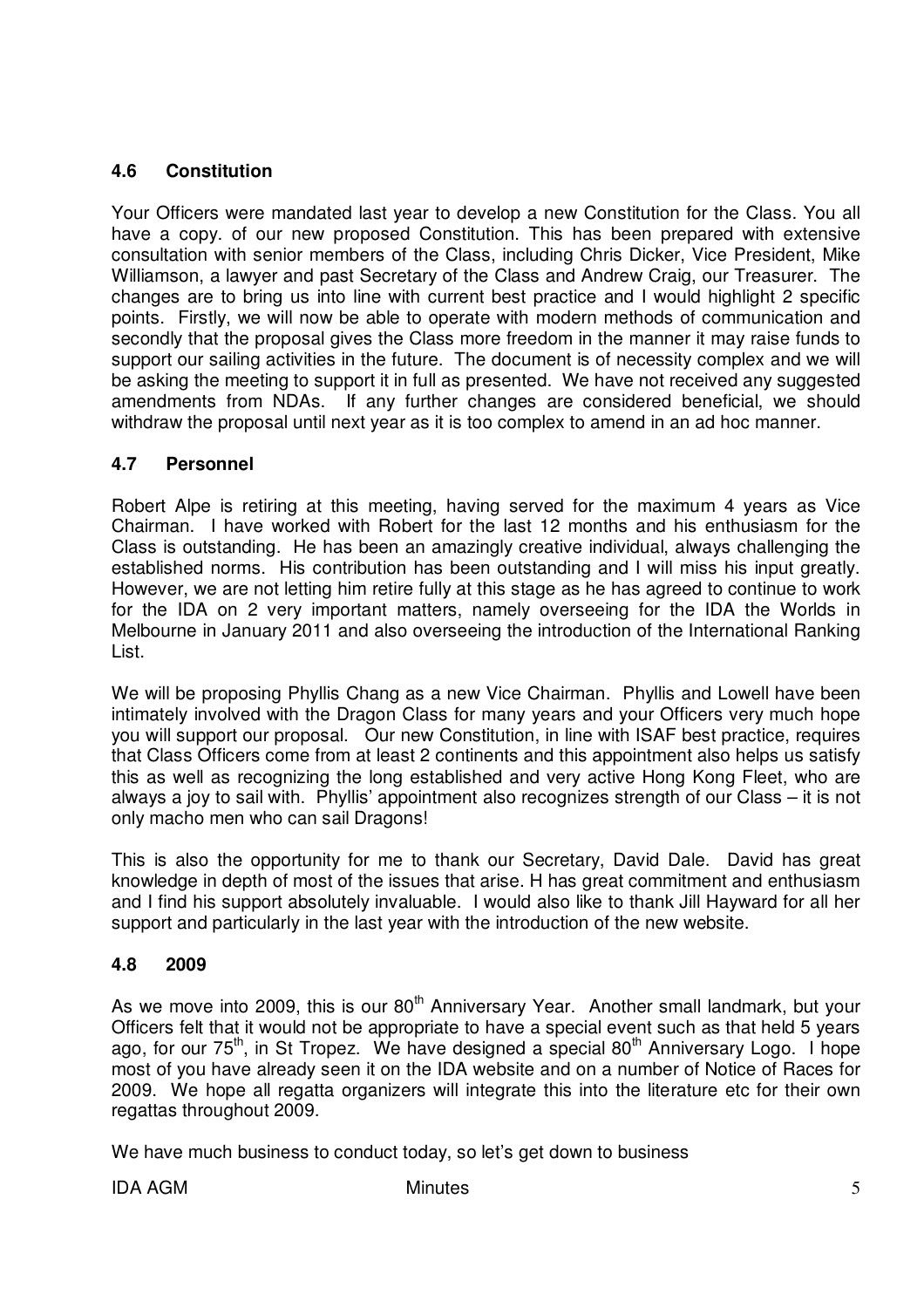# **5. Treasurer's Report**

### **Overview**

Last years receipts and payments account shows a very satisfactory outturn. Income was very strong across all headings and costs, except for website development/promotion, were generally in line with budget. As a result our reserve increased by £ 8,172 giving us a closing bank balance of £58,731.

The Association continues to benefit from subsidies from the officers in terms of travel costs and administrative support.

The strength of the Class and good turnout at major regattas continues.

# **Receipts**

Subscription income was in line with budget and last year. As reported to last years AGM the Assistant Secretary made a further drive to get all countries up to date and has worked very hard chasing slow paying countries. I am happy to report that the position is much improved over prior years.

Building fees increased by  $£ 1,066$  reflecting strong activity at the builders.

Sail label income was exceptionally strong with 1,703 labels being sold which is 150 more than last year, which itself was a record. The very high sales are a reflection of very strong turnouts at major regattas. Volumes can be affected from year to year by major events and by the build up of stock at the main lofts, North, Petticrow and Fritz. The five year average is 1,400 labels per year and this is the normal level for setting the budget.

As reported at last year's AGM the introduction of the mast label created another stream of income with receipts amounting to £2,755. We incurred design and printing costs this year in respect of the items.

Newsletter and website advertising continued to be strong.

Other income includes income from the sale of plans, rules and templates.

#### **Conclusion**

We continue to maintain a reserve of approximately £60,000. It is vital that we preserve a balance of this order to deal with any unexpected issues which might threaten the strength of the class.

Our commitments continue to increase in line with the demands of our members for a higher level of service however the affairs of the Association are well managed and we have a sound base for moving forward but will need to continue to ensure that our income keeps broad pace with the increased expenses going forward. The budget for 2009 is framed on a cautious basis to reflect the general economic situation.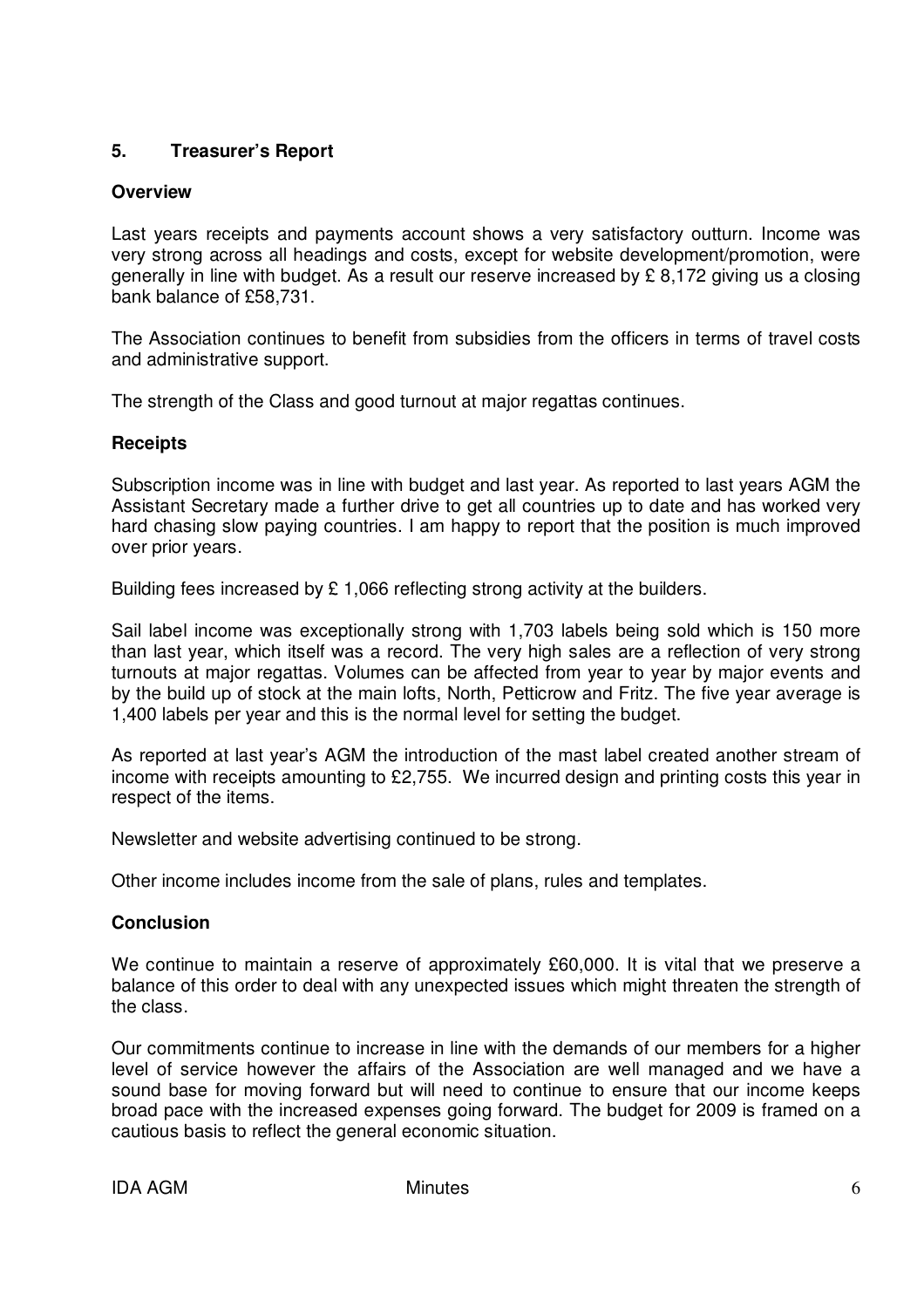The strength of our Class and it's standing on the International stage, continued to be maintained. Major events attract very large high quality fleets. The challenge for the National Organizations is to encourage growth at country level as the International and travelling fleet is well catered for by a Rota of events at a range of interesting venues.

# **7. Technical Committee Chairman's Report**

After the introduction of the rules concerning buoyancy last year we have seen the builders introducing the measures to meet the new requirements and I believe that these have been successful. I witnessed the inclination test on the Petticrow Dragon and Gunter Ahlers went to Denmark to see the test on the Royal Denship Dragon. I must emphasize that even with the improved buoyancy the boats will sink unless they are sailed with the hatches closed.

With regard to this year's rule changes, those submitted by the Technical Committee are in essence clarifications and I commend them to you as a package.

There are two changes proposed by Antigua, one concerning the size of the Jib and the other allowing spectra to be used instead of wire for the runners and backstay.

You will all have seen the comments by the Technical Committee on these two issues but I set them out again for you.

#### Rule 9.41 Jib

A small jib has always been allowed in the Class Rules but in practice it has not been used in recent years. Previously when it was used, it was not considered to be effective, because probably the courses sailed were Olympic triangles with reaches, whilst now the courses are mainly windward leeward courses so in heavy airs it might be efficient particularly as it is proposed to have a more efficient profile.

The nominal size of the old jib was 5.99sq metres and the new proposal is 6.63sq metres, an increase of 12% (Antigua asked for 5.78 sq metres, slightly smaller than the existing rule but a better profile)

There will be a cost increase for the Class, by the way of extra deck gear for sheeting the jib( €150) plus the cost of a new sail (€ 500), which should last considerably more time than our current heavy weather genoas.

There will be a need to develop techniques for changing sailing during a race. In the old days the change was easier because the boats used hanks to attach the jibs and genoas to the forestay.

It would certainly make the boat more manageable when sailing in heavy airs, particularly as the visibility for the helmsman would improve considerably.

One way of looking at this change is that one design nature of the Class will change, one could have on the same course some owners sailing with genoas and others with jibs which will point higher because the narrower sheeting base. This pointing as well as tacking ability would be very beneficial for sailing on rivers such as the Crouch at Burnham.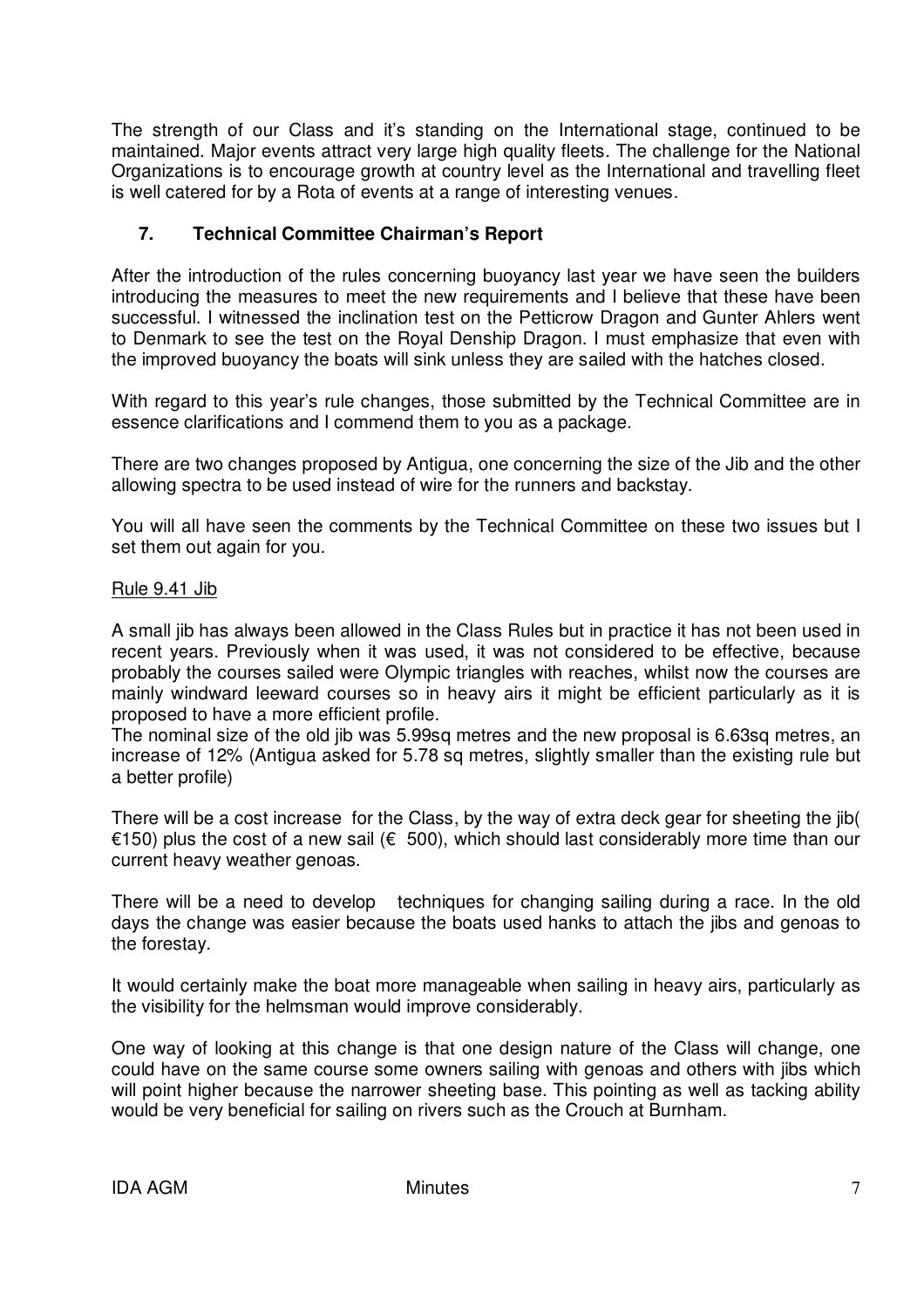This latter point is the key consideration for the Class. This could be solved by the Race Committee nominating that a race must be sailed with jibs and not genoas but the effect of this would be every boat would have a jib and its associated gear and sailors would rely on the OOD for the decision.

With regard to meeting the requirements of the Strategy paper agreed at the AGM, this change meets the requirement of greater seaworthiness but probably not the One Design Class Character requirement.

#### Rule 7.10 Rigging material

This change effectively allows the wire runners and the backstay to be made of 3mm Spectra rather than 3mm 19x1 wires.

This rule change meets the criteria for change in rigging set out in the Strategy Paper agreed at the AGM.

The major concern is that as Spectra is lighter than wire, about 1kg, for the three running back stays it affects the tip weight measurement rule (6.112). Therefore on a minimum tip weight mast of 13kg if the owner replaced the existing wire with Spectra a corrector of 1/2kg would have to be placed at the spreaders. Whilst many masts carry correctors both in the mast heel and at the spreaders, they are factory fitted. Therefore it will be necessary to carry out tip weight checks major events. This is not onerous but it does prevent boats being rigged until the Measurer has completed this measurement.

There is also concern that wire runners are more likely to break if they are caught by the bow of another boat thereby saving the mast.

In principal, if this change is approved we should also reduce the tip weight and the all up mast weight in three years time in order to take advantage of the reduced weight. If we do not accept this in the future we should not amend the rule.

#### Crew Numbers

Finally we need to agree that the rule change concerning four crew members is confirmed.

#### **8. Class Rule Changes approved at the meeting**

#### **Rule 9.41 Amend as follows:**

The headsail shall comply with the revised measurement diagram and rule 9.12.

Luff length Max 6600mm Min 6400mm Leech length Max 6000 mm Foot length Max 2100mm Min2000mm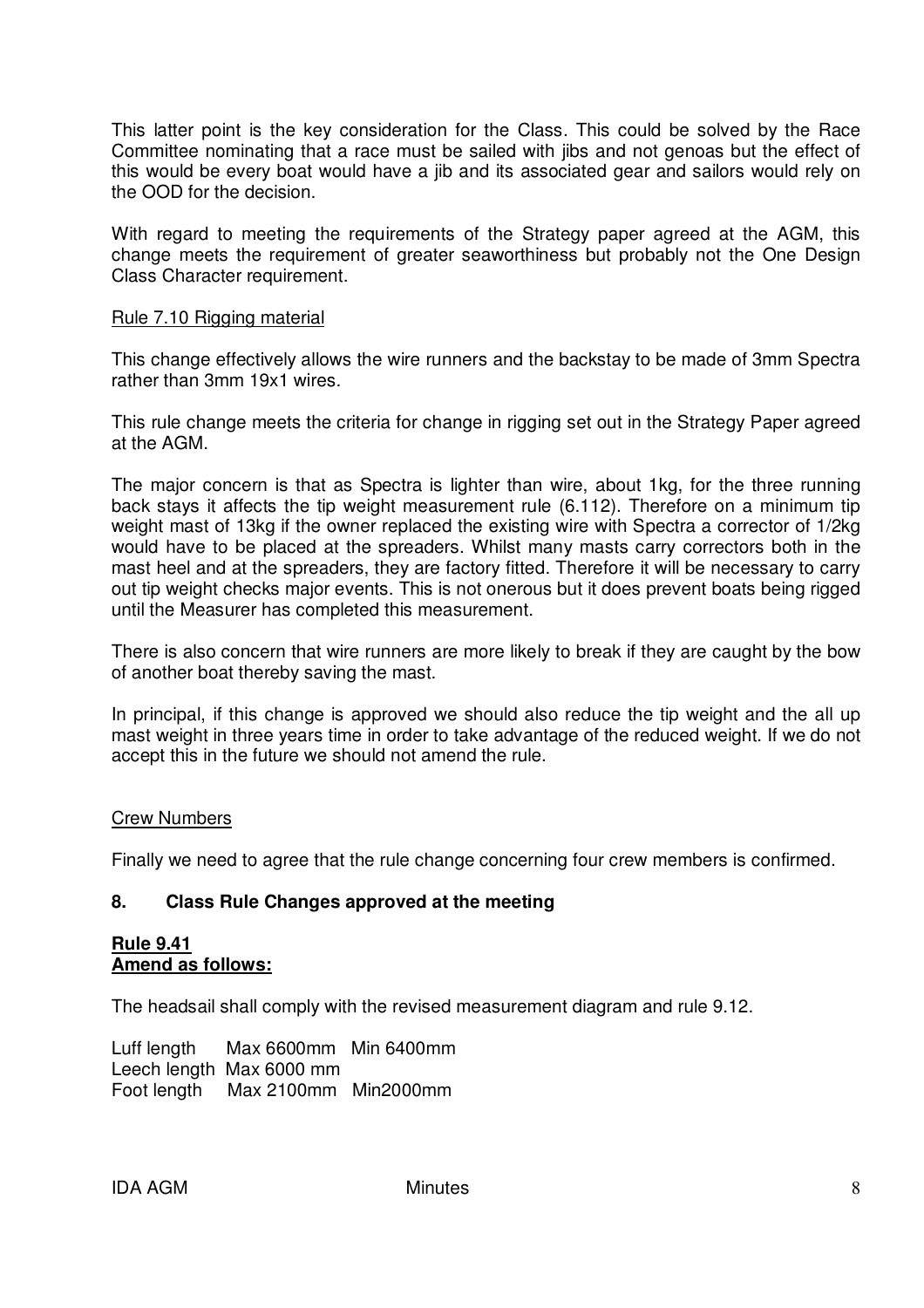### **Reason**

The jib as currently allowed has not been used for many years in the Dragon Class. With these proposed changes and the installation of a new sheeting arrangement, it can be used for both racing and cruising. In heavy wind conditions, using the jib adds to safety and makes the boat much easier to handle.

#### **Proposed New rule 7.10**

Standing rigging and Jumper stays shall be of wire rope, or in the case of the permanent backstay and running backstays, optional in wire rope or rope or a combination thereof, not less then the following diameters

| Main shrouds,                  | 5 <sub>mm</sub>          |
|--------------------------------|--------------------------|
| Lower shrouds,                 | 5 <sub>mm</sub>          |
| Forestay                       | one of 5mm or two of 4mm |
| Jumper stays                   | 4 <sub>mm</sub>          |
| Permanent backstay (preventer) | 3 <sub>mm</sub>          |
| Running backstays,             | 3 <sub>mm</sub>          |

The dimensions of other rigging are optional. The material of the running rigging is optional.

#### **Reason**

In Antigua, the rigging suffers much from corrosion in particular the runners and backstay.

Though approved by the AGM this proposal was not accepted by ISAF on technical grounds. The Class will therefore evaluate the proposal over the coming year and present its findings and any recommendation to the meeting in 2009.

#### **Rule 2.192 Amend as follows:**

Bulkheads shall be positioned within 300mm of stations 5, and 12 and shall be watertight.

The bulkheads may be of timber or any sandwich construction.

Inspection hatches, which shall be watertight, shall be fitted.

The weight of each hatch shall not be greater than the part of the bulkhead which they replace.

Substantial fastening devices for the hatches shall be permanently fixed to the bulkhead **or the hatch.**

Any hatch to any watertight compartment shall be closed when racing.

A means of pumping the fwd. and aft watertight compartments clear of water shall be fitted, capable of being operated from the cockpit.

Non-return valves, draining in to the main bilge, shall be fitted to any watertight bulkhead and compartment, except when it is filled with foam.

Holes for control lines passing through any watertight bulkhead shall be no further than 100mm from the underside of the deck.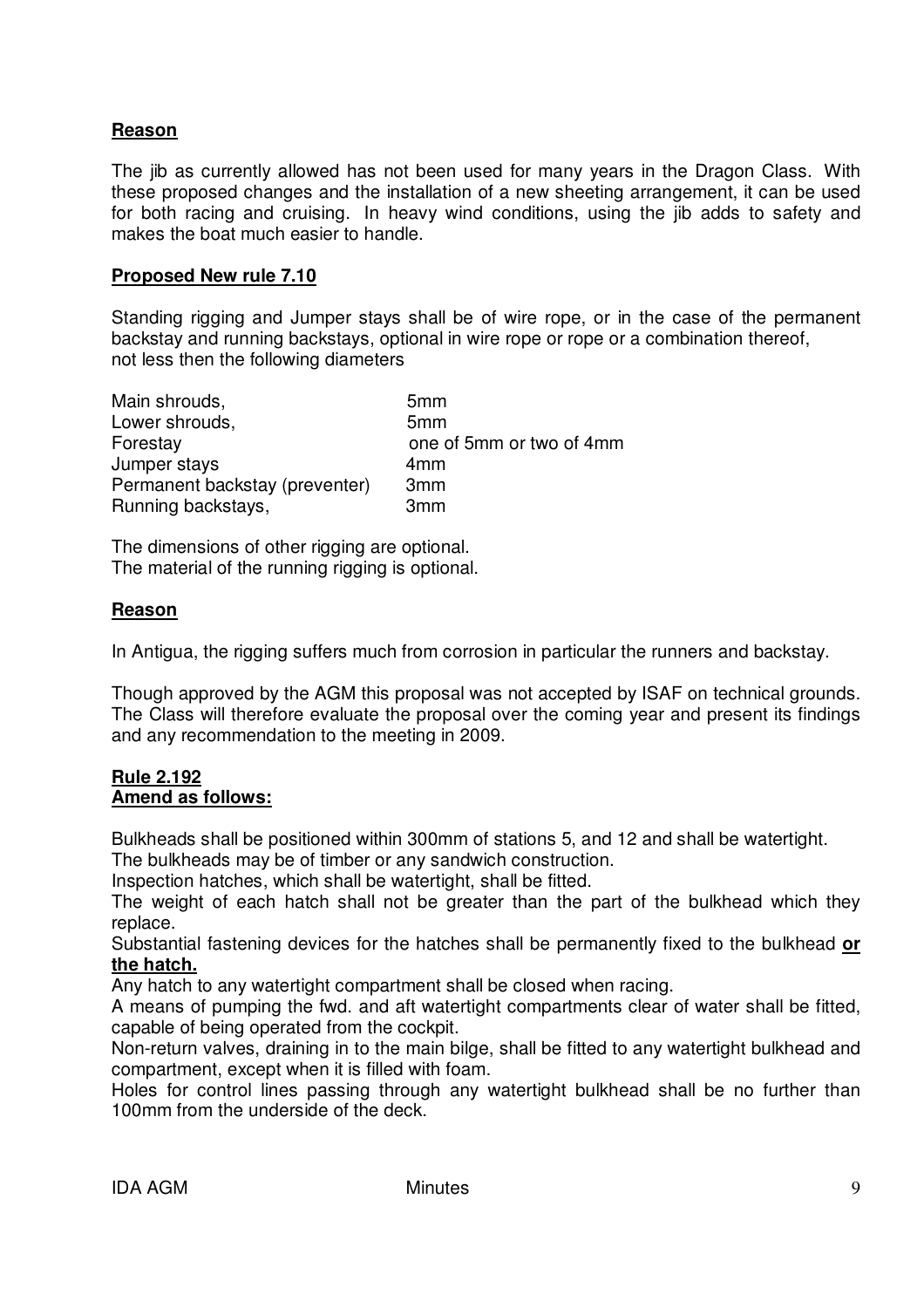# **Reason**

To reflect an approved modification made in the current year.

### **Rule 3.41 Floorboards Amendment; replace the existing rule;**

**F**loorboards shall not exceed 16mm in thickness and shall be of timber or GRP. Floorboards in the cockpit shall be secured against floating up, except that yachts built prior to 1/03/2009 shall have until 1/03/2010 to implement this requirement.

#### **Reason**

To prevent floorboards floating in the event of a swamping.

#### **Equipment Amend as follows:**

The Anchor, anchor rope and buckets, and all other emergency equipment which may be required by other rules, shall be stowed in positions, where they are accessible without having to open any watertight or sealed compartment.

#### **Reason**

Towing rope has been deleted since it is not a requirement to carry one.

#### **Prohibitions Rule 12.20**

Amend as follows:Any devices transmitting or correlating data relative to rig tension or wind direction or speed or boat speed and location, by means such as, but not limited to, electronic, mechanical, hydraulic or pneumatic are prohibited**.** Depth sounders may be permitted by an Organizing Authority for races within its jurisdiction.

#### **Reason**

To reflect a ruling made in the year.

#### **Rule 13.10**

The meeting agreed that the rule allowing either 3 or 4 crew be adopted on a permanent basis.

#### **Reason**

This change has been successful and has not caused any distortions in competition.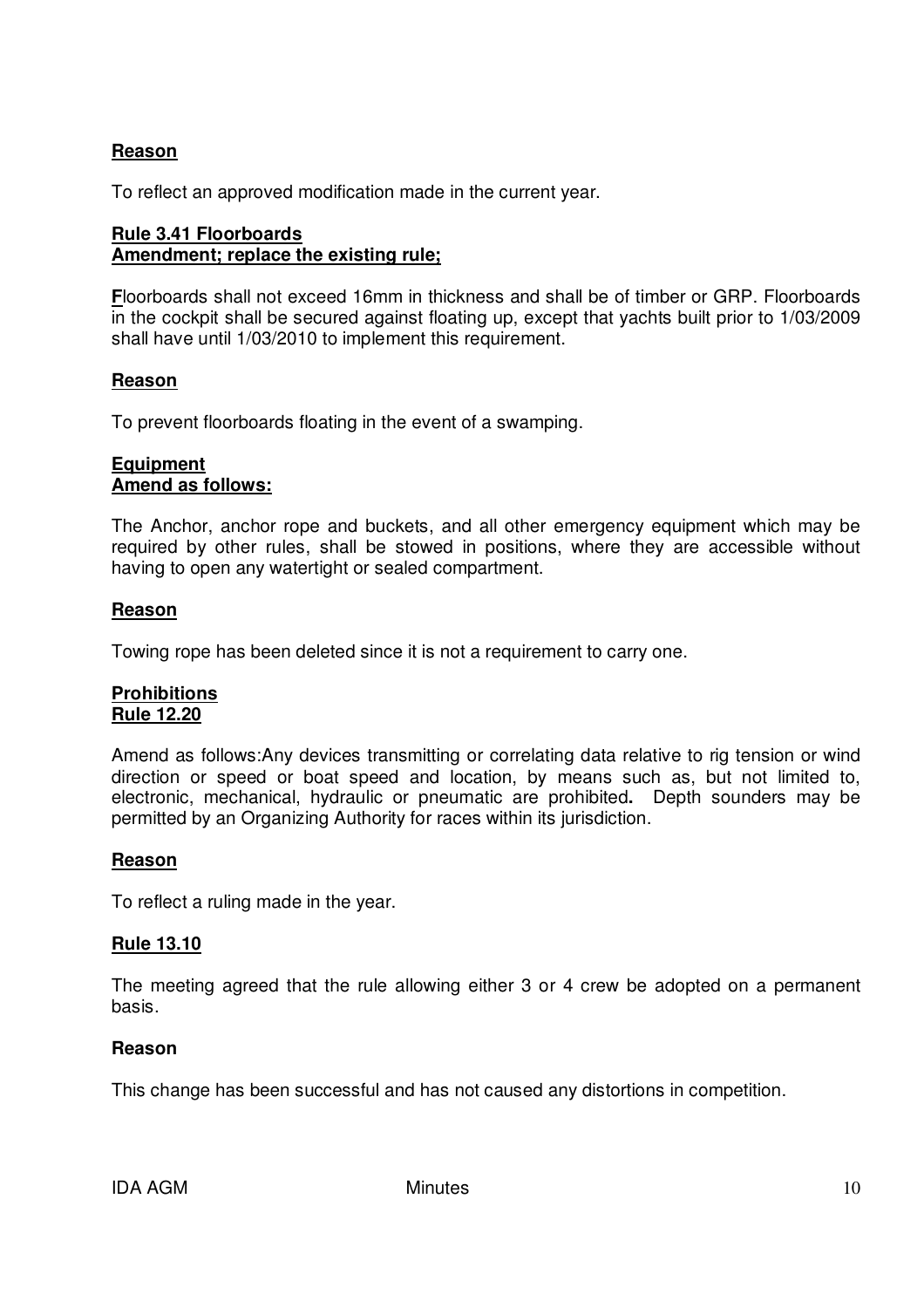# **9. Items for Discussion**

# **a) The Constitution**

The new Constitution was accepted by the meeting and, subject to ratification by ISAF, will come into force with effect from the 1<sup>st</sup> January 2009

# **b) Events Rota**

A paper on event selection had been circulated and it was agreed that this subject will be considered at next year's AGM.

The following events and locations were confirmed for the next 3 years, events after 2011 appear in the Championship Rota .

|              | Worlds                 | <b>Europeans</b>                         | Gold Cup                                |
|--------------|------------------------|------------------------------------------|-----------------------------------------|
| 2009<br>2010 | Medemblik (Holland)    | St Tropez (France)<br>Balaton, (Hungary) | Skagen (Denmark)<br>Marstrand, (Sweden) |
| 2011         | Melbourne, (Australia) | Kiel, (Germany)                          | Ostende, (Belgium)                      |

The NDAs and the Organisers of the events confirmed at the meeting (St Tropez 2009, Ostende 2011 and Kiel 2011) will be required to sign a protocol as specified in Clause 4.2 of the Regatta Regulations.

The IDA is negotiating a comprehensive Memorandum of Understanding with the organizers of the 2011 Worlds in Melbourne (Australian NDA, Victoria State DA and the Royal Brighton Yacht Club). It is hoped this may become a template for tighter control of Event Organisers in the future.

The change for the 2009 Europeans from St Petersburg to St Tropez has been agreed jointly between the IDA and the Russian NDA. This is due to concerns over high costs of participation and possible shipping/customs difficulties combining to create a low number of participants.

The following proposals were put to the meeting for future events. The meeting did not make any definite decisions on these proposals

| Gold Cup 2012  | Ireland (Kinsale)                               |
|----------------|-------------------------------------------------|
| Europeans 2012 | Austria (Lake Attersee)                         |
| Europeans 2012 | France (Douarnenez)                             |
| Worlds 2013    | UK (Weymouth)                                   |
| Europeans 2013 | Portugal (Cascais)                              |
| Europeans 2013 | Russia, subject to consideration by Russian NDA |
| Gold Cup 2013  | France (St Tropez)                              |
| Gold Cup 2013  | Spain (Palma)                                   |
| Worlds 2015    | Portugal (Cascais)                              |
|                |                                                 |
| Worlds 2015    | Antigua                                         |
| Gold Cup 2018  | Portugal (Cascais)                              |

| <b>IDA AGM</b> | <b>Minutes</b> |  |
|----------------|----------------|--|
|                |                |  |